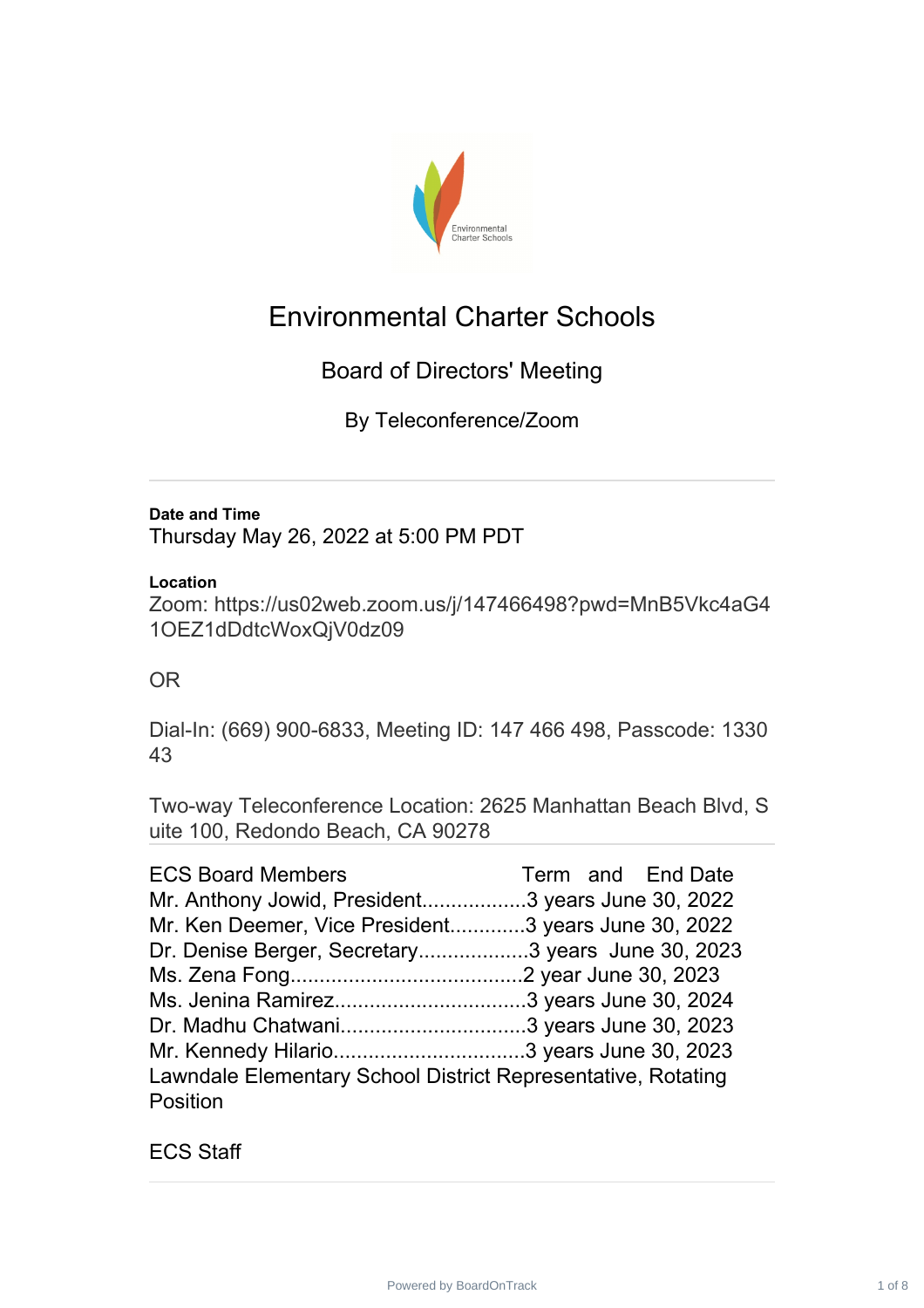Ms. Farnaz Golshani-Flechner, Chief Executive Officer/Executive **Director** 

Ms. Danielle Kelsick, Chief Academic Officer

Ms. Alison Diaz, Director of Growth and Sustainability (Facilities)

Dr. Beth Bernstein-Yamashiro, Director of Principal

Development/Principal Coach

Ms. Tracy Bondi, Director of Finance

Ms. Julie Vo, Director of Development

Mr. Jeremiah David, Director of Compliance and Operations

Ms. Sarah Jamieson, Director of Human Resources

Mr. Michael Martucci, Director of Student Services

Ms. Jen Fenton, Director of Health and Safety

Ms. KC Fabiero, Principal at ECHS-Lawndale

Dr. Geneva Matthews, Principal at ECMS-Inglewood

Mr. Dave Trejo, Principal at ECMS-Gardena

Dr. Cindy Guardado, Principal at ECHS-Gardena

#### **Mission:**

Reimagine public education in low-income communities of color to prepare conscious, critical thinkers who are equipped to graduate from college and create a more equitable and sustainable world.

#### **Values:**

JUSTICE - We examine bias, racism, and prejudice. We deliver culturally-responsive curricula. We succeed when students' race and class cease to predict their level of achievement.

COMMUNITY - We care. We collaborate. We respect the rights and voices of our stakeholders.

CURIOSITY - We question. We explore. We innovate.

SUSTAINABILITY - We think globally and act locally. We adapt. We encourage systems thinking to create a sustainable future.

LEADERSHIP - We listen. We think critically. We advocate. We shift public discourse. We are our own superheroes.

## **THE ORDER OF BUSINESS MAY BE CHANGED WITHOUT NOTICE**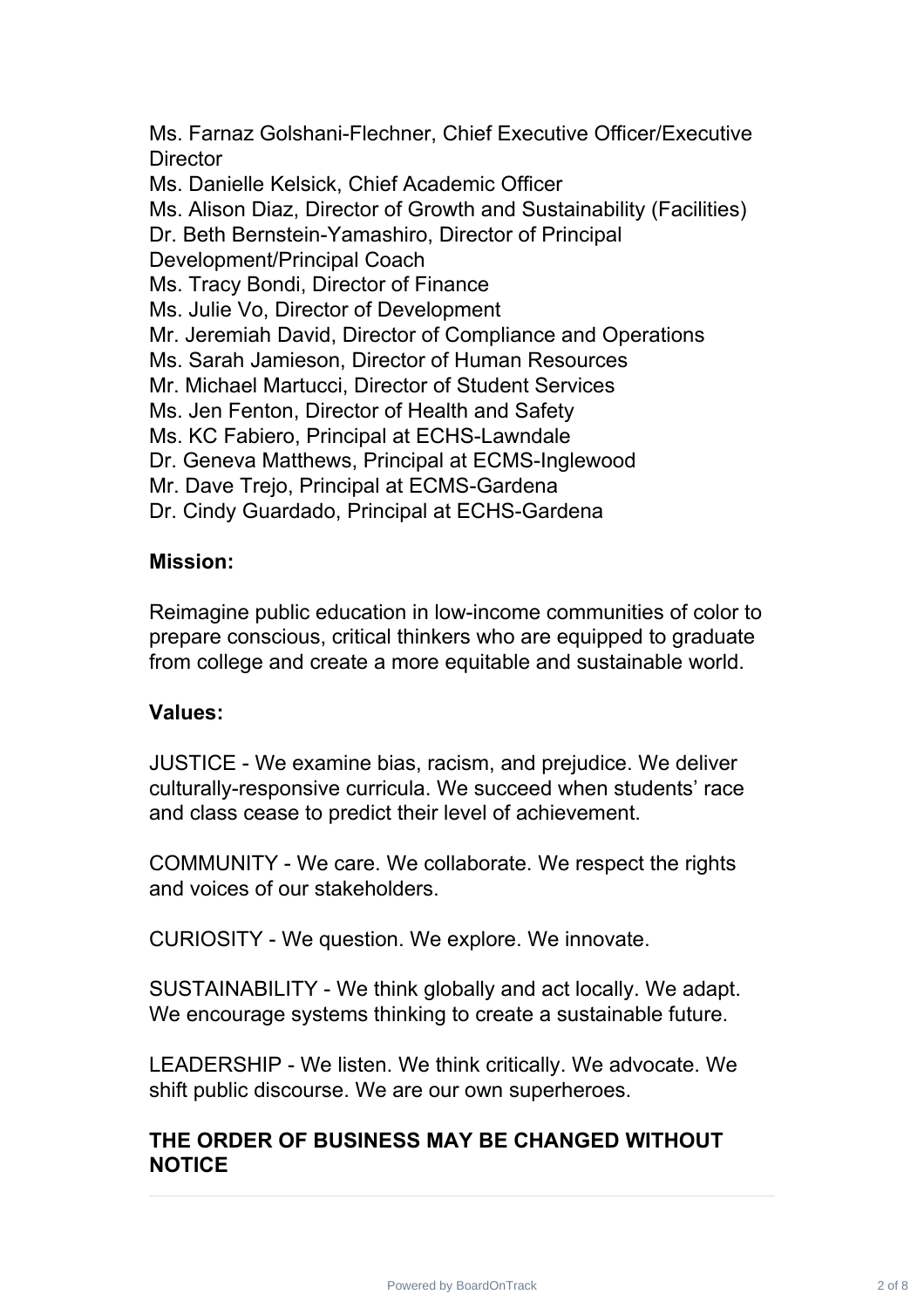Notice is hereby given that the order of consideration of matters on this agenda may be changed without prior notice.

#### **PUBLIC SPEAKERS AT BOARD MEETINGS**

Notice is hereby given that consistent with the requirements of the Ralph M. Brown Act, special presentations not mentioned in the agenda may be made at this meeting. However, any such presentation will be for information only. The public should be aware that the Board is unable by law to deliberate or take action on items raised during the Presentations from the Floor section.

Environmental Charter Schools recognizes that it benefits greatly from public input and perspective. Individuals are invited to address the Board on any topic or subject matter that falls within the Environmental Charter School's purview. Speakers may sign up in person immediately prior to the beginning of the Board meeting by turning in a Speaker Form (available at the check-in table in English and Spanish).

Should a member of the public wish to speak on matters not listed on the agenda, they may speak during the Presentations from the Floor section of the agenda. Speakers will be given a maximum of three (3) minutes each to address the Board (non-English speakers utilizing translators will be given a maximum of six (6) minutes each). Please note that the Board allows a maximum of 10 minutes to each subject as determined by the Board's presiding officer.

Should a member of the public wish to speak on matters listed on the agenda, they may speak during the Presentations from the Floor section of the agenda. Speakers will be given a maximum of five (5) minutes each to address the Board (non-English speakers utilizing translators will be given a maximum of ten (10) minutes each).

The public should be aware that the Board is unable by law to deliberate or take action on items raised during the Presentations from the Floor section.

# **REASONABLE ACCOMMODATION WILL BE PROVIDED FOR ANY INDIVIDUAL WITH A DISABILITY**

Pursuant to the Rehabilitation Act of 1973 and the Americans with Disabilities Act of 1990, any individual with a disability who requires reasonable accommodation to attend or participate in this meeting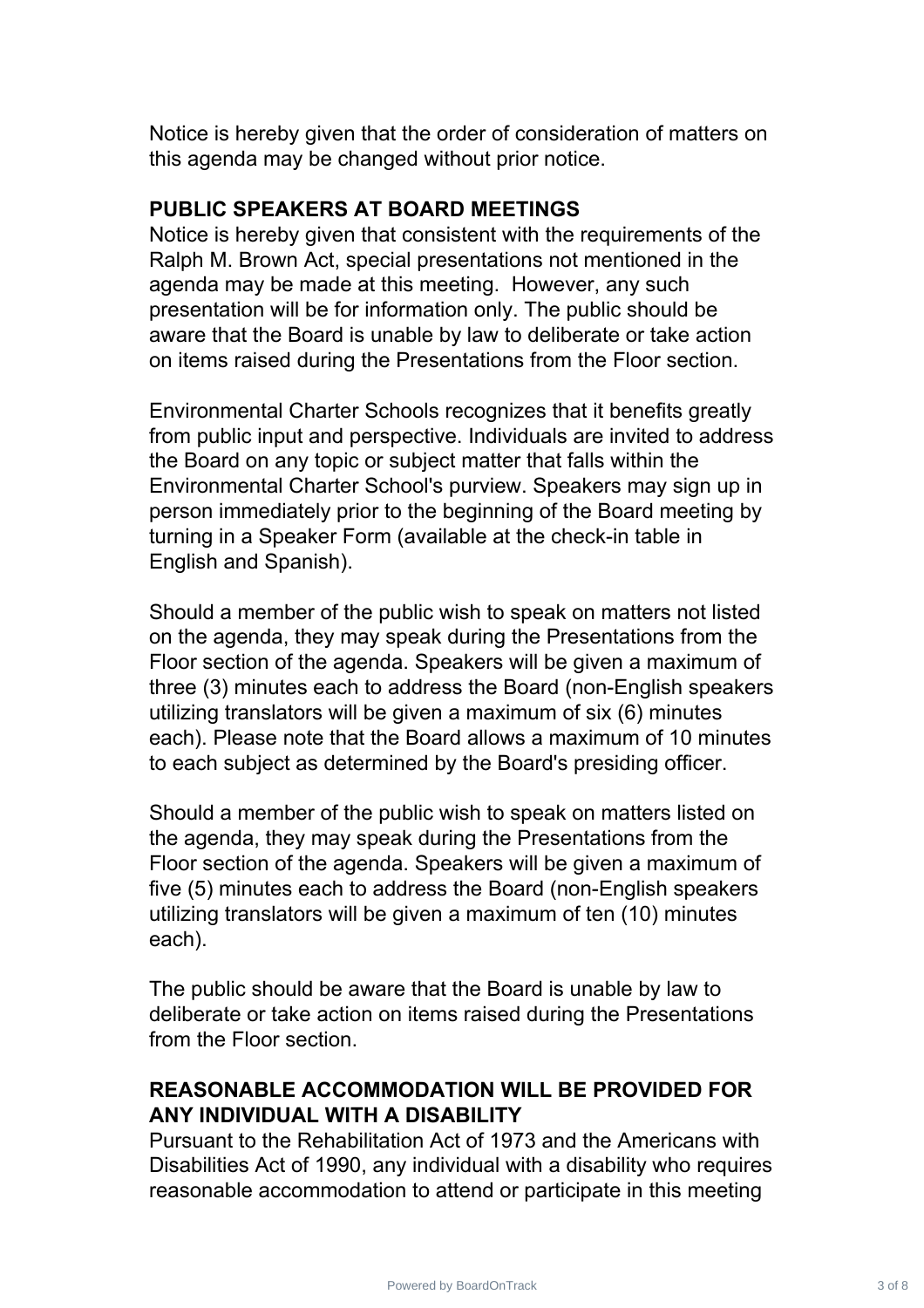of the Governing Board may request assistance by contacting ECS at (310) 214-3408, option 5.

#### **FOR MORE INFORMATION**

For more information concerning this agenda or for materials relating to this meeting, please contact ECS at (310) 214-3408, option 5.

| Agenda                                                                                                                                                                                                                                                                                                                                                   |            | <b>Purpose Presenter Time</b> |                |
|----------------------------------------------------------------------------------------------------------------------------------------------------------------------------------------------------------------------------------------------------------------------------------------------------------------------------------------------------------|------------|-------------------------------|----------------|
|                                                                                                                                                                                                                                                                                                                                                          |            |                               |                |
| I. Opening Items                                                                                                                                                                                                                                                                                                                                         |            |                               | 5:00 PM        |
| <b>Opening Items</b>                                                                                                                                                                                                                                                                                                                                     |            |                               |                |
| A. Record Attendance and Guests                                                                                                                                                                                                                                                                                                                          |            | Anthony<br>Jowid              | 1 <sub>m</sub> |
| • Dr. Betsy Hamilton, Lawndale Elementary School District (LESD)<br>Superintendent (attending as LESD board representative for<br>current ECS board meeting) - see bio here                                                                                                                                                                              |            |                               |                |
| <b>B.</b> Call the Meeting to Order                                                                                                                                                                                                                                                                                                                      |            | Anthony<br>Jowid              | 1 <sub>m</sub> |
| C. Approve the agenda                                                                                                                                                                                                                                                                                                                                    | Vote       | Anthony<br>Jowid              | 1 <sub>m</sub> |
| • Version en español esta aqui                                                                                                                                                                                                                                                                                                                           |            |                               |                |
| <b>II. Presentations from the Floor</b>                                                                                                                                                                                                                                                                                                                  |            |                               | 5:03 PM        |
| A. Presentations from the floor on<br>non-agenda Items                                                                                                                                                                                                                                                                                                   | <b>FYI</b> |                               |                |
| Should a member of the public wish to speak on matters not listed on<br>the agenda, they may speak during the Presentations from the Floor<br>section of the agenda. Speakers will be given a maximum of three (3)<br>minutes each to address the Board (non-English speakers utilizing<br>translators will be given a maximum of six (6) minutes each). |            |                               |                |
| <b>B.</b> Presentations from the floor on<br>agenda items                                                                                                                                                                                                                                                                                                | <b>FYI</b> |                               |                |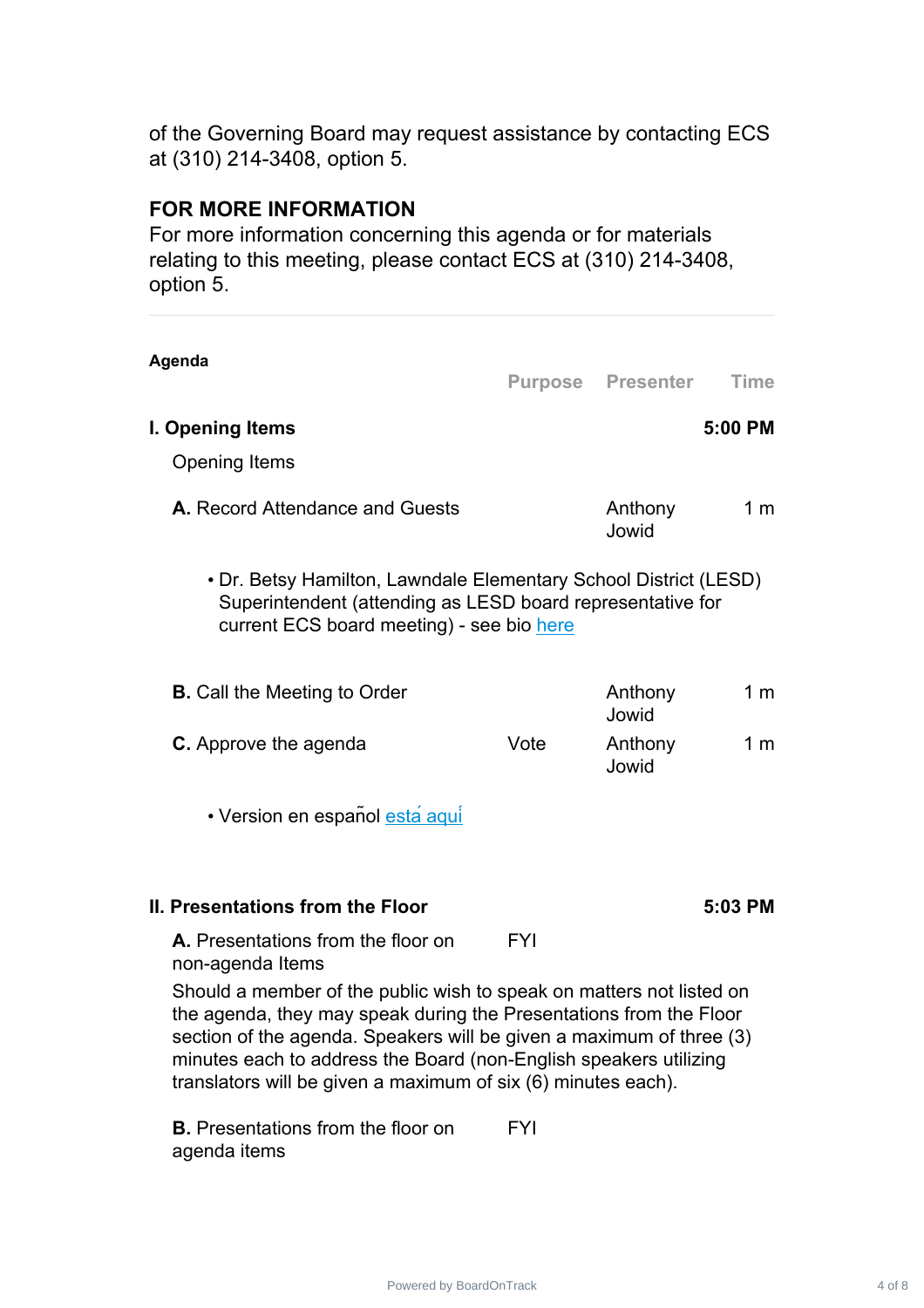#### **Purpose Presenter Time**

Should a member of the public wish to speak on matters listed on the agenda, they may speak during the Presentations from the Floor section of the agenda. Speakers will be given a maximum of five (5) minutes each to address the Board (non-English speakers utilizing translators will be given a maximum of ten (10) minutes each).

| III. Reports/Discussions     |            |                                | 5:03 PM         |
|------------------------------|------------|--------------------------------|-----------------|
| A. Leadership updates        | <b>FYI</b> | <b>ECS</b><br><b>Directors</b> | 15 <sub>m</sub> |
| <b>B.</b> Principals updates | <b>FYI</b> | School<br>Principals           | 20 <sub>m</sub> |
| C. Summer reading share out  | FYI        | Jane<br>Wyche-<br>Jonas        | 3 <sub>m</sub>  |

#### **A.** Approve minutes for 3/17/2022 ECS Board Meeting Approve **Minutes** Jeremiah David 3 m **B.** Approve minutes for 4/6/2022 ECS Special Board Meeting Approve Minutes Jeremiah David **C.** Approve Board Resolution 2021- 2022 #5 - Authorizing Remote Board Meetings Vote Jeremiah David

**IV. Consent Items A-H 5:41 PM**

• Board Resolution 2021-2022 #5 - [Authorizing](https://ecsonline.box.com/s/l956byl8097g4lewi4qn0u52glzn26vc) Remote Board **Meetings** 

| <b>D.</b> Approve CalSHAPE Program    | Vote | Alison   |
|---------------------------------------|------|----------|
| <b>Plumbing Board Resolutions for</b> |      | Diaz /   |
| ECHS-L, ECMS-G, ECMS-I                |      | Jeremiah |
|                                       |      | David    |

#### **Program description:**

The California Schools Healthy Air, Plumbing, and Efficiency Program (CalSHAPE) provides funding to replace noncompliant plumbing fixtures and appliances that fail to meet water efficiency standards.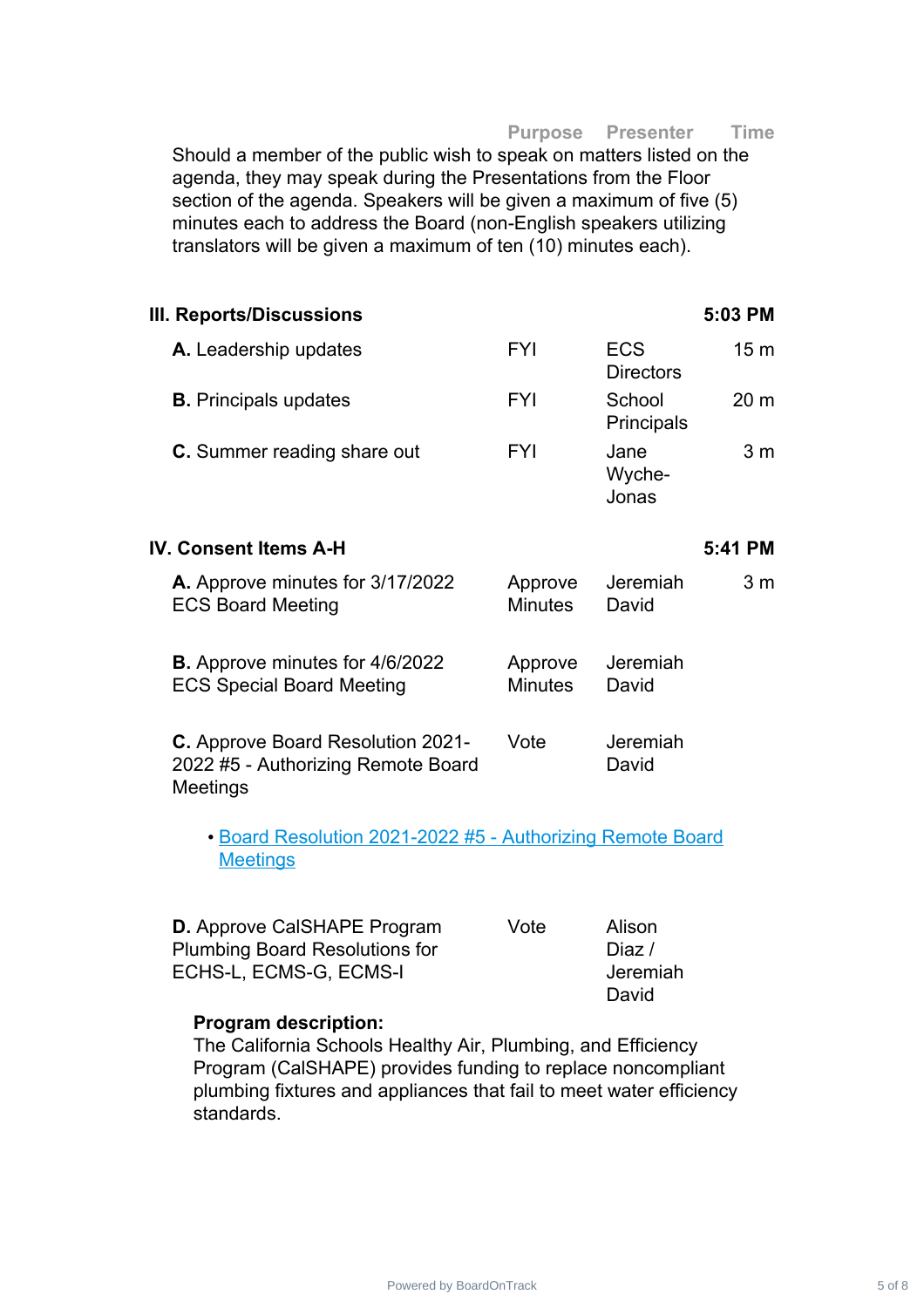#### **Purpose Presenter Time**

ECS has been awarded funding for 3 of its schools with the plumbing grant agreements for each school and board resolutions to accept the funding and grant terms enclosed below:

- ECHS-Lawndale: Board [Resolution](https://ecsonline.box.com/s/cmyw8sufnd05c459dcnar8anwkxrnslu) and Grant [Agreement](https://ecsonline.box.com/s/a4cwsx3fdfzzg4c2z4xi8mryf2abuy16)
- ECMS-Gardena: Board [Resolution](https://ecsonline.box.com/s/ksnolaar0479gqwp0rdoxkdzaudka1t1) and Grant [Agreement](https://ecsonline.box.com/s/28da0nbxva0cwrcktd3ts1yplpcxqpji)
- ECMS-Inglewood: Board [Resolution](https://ecsonline.box.com/s/fxaxsj7yje6p30mbyexwqwgxrimqw07p) and Grant [Agreement](https://ecsonline.box.com/s/wkmbb7xzebp4wukotw1rv230g7ydx8c9)

**E.** Accept ECS tax return forms 990 and 199 Vote Jeremiah David / **Tracy** Bondi

• ECS tax [return](https://ecsonline.box.com/s/7nuumg1sj1i1y9n7w4p9rw9uj216ahs7) forms 990 and 199

**F.** Approve revised 2021-2022 Academic Calendars Vote Danielle Kelsick

- Revised 2021-2022 Academic Calendars **no impact on # of instructional days or minutes**
	- [ECMS-I:](https://ecsonline.box.com/s/o1x26jl3h3g63z5v3scfs1d9ah98533w) Moving minimum day scheduled for 5/20/2022 to 5/27/2022
	- [ECHS-G](https://ecsonline.box.com/s/0hqkbm7t77y8yqoyprdrkv2kxolqi638): Moving pupil free day scheduled for 5/13/2022 to 5/16/2022

**G.** Approve Contracts **Vote** Vote Jeremiah

David

- School [Nutrition](https://ecsonline.box.com/s/veusqn9zvx33g0md5p5iub5z3itawl3g) Plus vended student meals contract renewal 22/23
	- Staff analysis: 5% cost increase from previous year, based on the Consumer Price Index (CPI) increase of 6% for foods consumed outside of the home from Dec. 2021-Dec. 2022. Recommendation to move forward with this renewal.
- Federal E-Rate awarded ECS-wide contracts for:
	- [Broadband](https://ecsonline.box.com/s/asp371c5r3k3vosfbxyx3vc9km75x4eg) internet service, providing a discount of 90% from the vendor's costs.
	- Networking [equipment/installation](https://ecsonline.box.com/s/olu6moqt3mldyed74rw01c29zw25b4j6) upgrades and managed internal broadband services, providing a discount of 85% from the vendor's costs.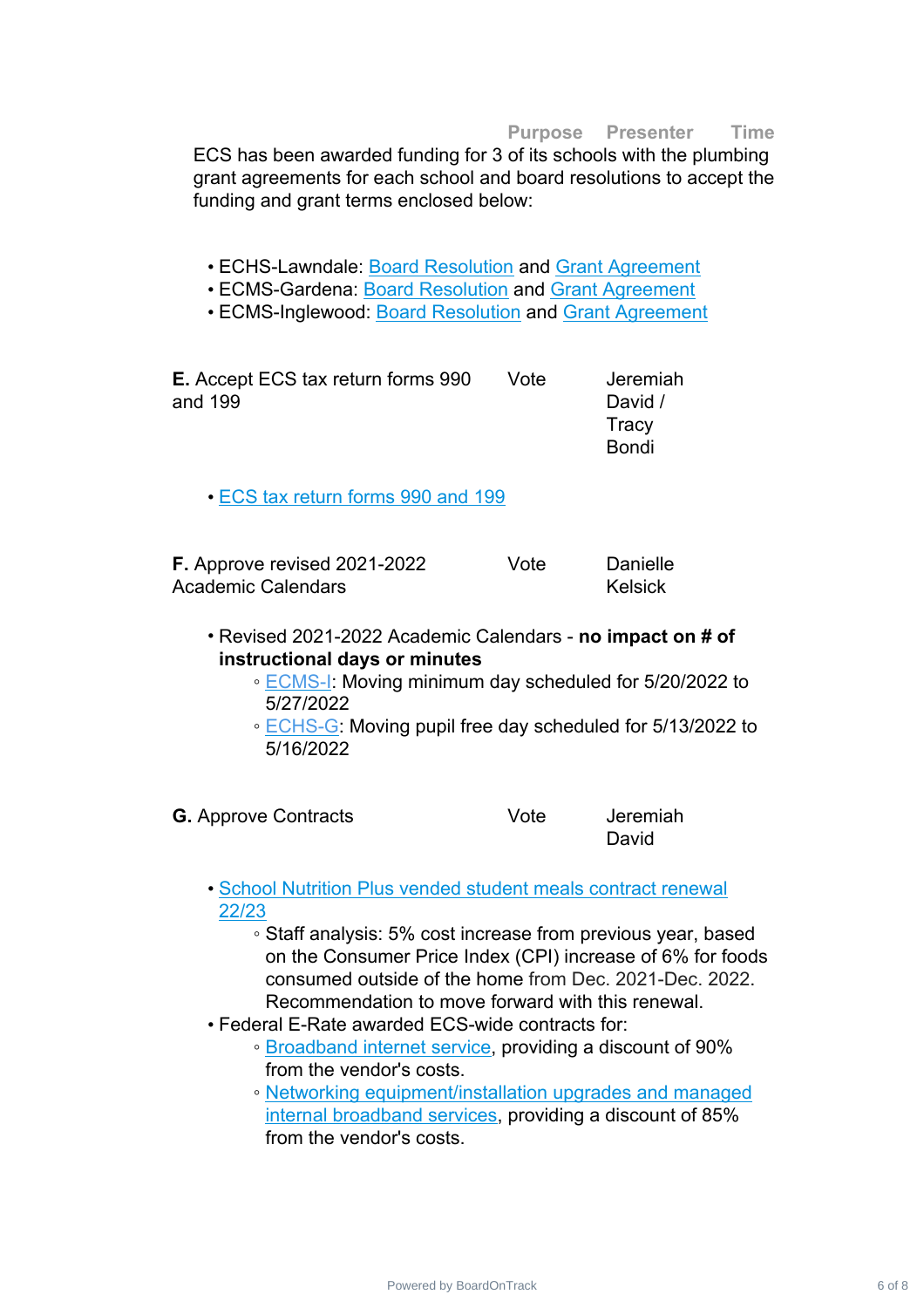**H.** Approve revised ECS Board & Committee Calendar 2021-2022 Vote Jeremiah David

#### • Revised ECS Board & [Committee](https://ecsonline.box.com/s/heuh9zck7of6i1sl7y89koxhrekmraf3) Calendar 2021-2022

- Regular board meeting date rescheduled from 6/21/2022 to 6/23/2022
- Governance Committee Meeting date rescheduled from 5/17/2022 to 6/14/2022

| <b>V. Action Item</b>                                                                     |      |                                                            | 5:44 PM |
|-------------------------------------------------------------------------------------------|------|------------------------------------------------------------|---------|
| <b>A.</b> Approve revised<br>Teacher/Counselor/SPED<br><b>Coordinator Salary Schedule</b> | Vote | Farnaz<br>Golshani-<br>Flechner<br>& Tracy<br><b>Bondi</b> | 5m      |

• Revised Teacher/Counselor/SPED Coordinator Salary Schedule

| VI. Upcoming Dates/Announcements               |     |                                 | 5:49 PM |
|------------------------------------------------|-----|---------------------------------|---------|
| A. Next ECS Board Meeting                      | FYI | Farnaz<br>Golshani-<br>Flechner | 1 m     |
| • June 23, 2022 at 5pm (virtual board meeting) |     |                                 |         |

◦ Virtual board meetings will continue to be held only until the declared State of Emergency in California due to COVID-19 is lifted at a future date.

| <b>B.</b> Next ECS Committee Meetings | <b>FYI</b> | Farnaz    | 1 m |
|---------------------------------------|------------|-----------|-----|
|                                       |            | Golshani- |     |
|                                       |            | Flechner  |     |

• Governance Committee - June 14, 2022 at 10:30am

• Finance Committee - June 17, 2022 at 8:30am